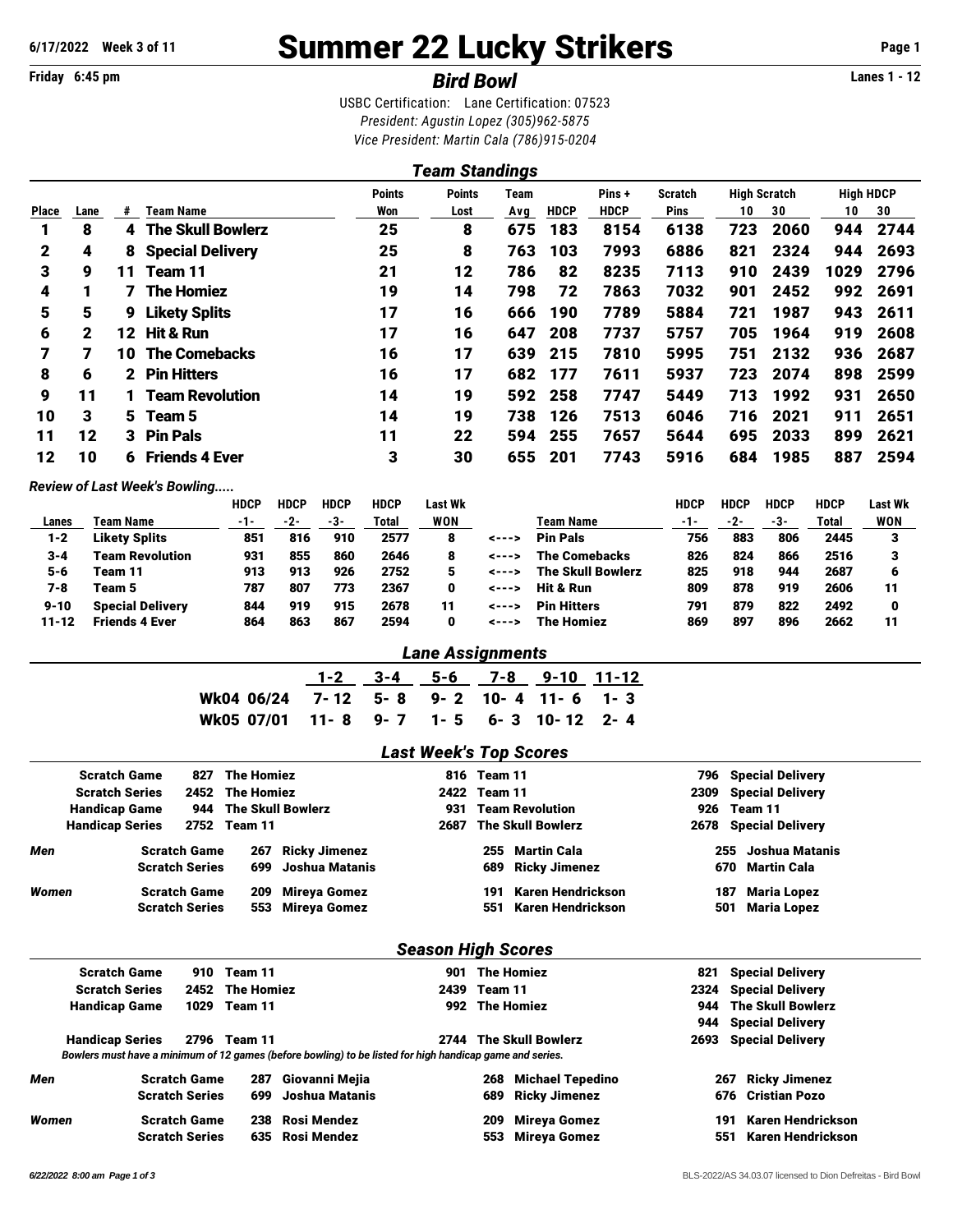**6/17/2022 Week 3 of 11 Summer 22 Lucky Strikers Page 2**

|                                                  |                                                 |                 |     | <b>Team Rosters</b> |   |                 |                |       |         |                |             |              |
|--------------------------------------------------|-------------------------------------------------|-----------------|-----|---------------------|---|-----------------|----------------|-------|---------|----------------|-------------|--------------|
|                                                  | <b>Bowling</b>                                  |                 |     |                     |   | <b>To Raise</b> | <b>To Drop</b> |       |         |                |             | <b>HDCP</b>  |
| $\overline{ID}$ #<br>Hand<br>1 - Team Revolution | <b>Name</b>                                     | <b>Avg HDCP</b> |     | Pins Gms            |   | Avg +1          | Avg -1         | $-1-$ | $-2-$   | $-3-$          | Total       | <b>Total</b> |
| 25                                               | <b>Santiago Barbara</b>                         | 131             | 80  | 1183                | 9 | 401             | 388            | 118   | 109     | 135            | 362         | 602          |
| 24                                               | <b>Troy Jackson</b>                             | 157             | 56  | 1419                | 9 | 477             | 464            | 195   | 143     | 188            | 526         | 718          |
| 7                                                | <b>Robert Rodriguez Jr.</b>                     | 143             | 69  | 1227                | 9 | 417             | 404            | 158   | 139     | 145            | 442         | 622          |
| 63                                               | <b>Chris Castro</b>                             | bk161           | 53  | 508                 | 3 | 512             | 505            |       |         |                | 0           | $\bf{0}$     |
| 2 - Pin Hitters                                  |                                                 |                 |     |                     |   |                 |                |       |         |                |             |              |
| 86                                               | <b>Eddy Hudson</b>                              | 180             | 36  | 1627                | 9 | 545             | 532            | 144   | 225     | 154            | 523         | 679          |
| 147                                              | <b>Jeremy Cordovez</b>                          | 154             | 59  | 1369                | 9 | 467             | 454            | 145   | 164     | 164            | 473         | 623          |
| 143                                              | <b>Sydney Sheran</b>                            | 162             | 52  | 1332                | 9 | 456             | 443            | 155   | 159     | 97             | 411         | 540          |
| 72                                               | <b>Saul Mejia</b>                               | <b>bk186</b>    | 30  | 1159                | 6 | 587             | 577            | 172   | 156     | 232            | 560         | 650          |
| 3 - Pin Pals                                     |                                                 |                 |     |                     |   |                 |                |       |         |                |             |              |
| 125                                              | <b>Salvador Sole</b>                            | 154             | 59  | 1392                | 9 | 468             | 455            | 112   | 136     | 141            | 389         | 542          |
| 26                                               | <b>Reinaldo Fernandez</b>                       | 167             | 47  | 1504                | 9 | 512             | 499            | 126   | 157     | 178            | 461         | 587          |
| 153                                              | <b>Judith Fernandez</b>                         | <b>bk95</b>     | 112 | 691                 | 6 | 353             | 343            | 101   | 144     | 97             | 342         | 678          |
| 23                                               | <b>Johnathan Hrasor</b>                         | 178             | 37  | 1607                | 9 | 541             | 528            | 167   | 196     | 140            | 503         | 638          |
| 4 - The Skull Bowlerz                            |                                                 |                 |     |                     |   |                 |                |       |         |                |             |              |
| 28                                               | <b>Xzavier Conley</b>                           | 167             | 47  | 1509                | 9 | 507             | 494            | 190   | 161     | 199            | 550         | 748          |
| 29                                               | <b>Jerrell Thompson</b>                         | 152             | 61  | 1371                | 9 | 465             | 452            | 117   | 153     | 127            | 397         | 607          |
| 57                                               | <b>Brian Wooding</b>                            | <b>bk160</b>    | 54  | 1037                | 6 | 520             | 510            | 117   | 162     | 183            | 462         | 624          |
| 31                                               | <b>Andre Carrion</b>                            | 196             | 21  | 1771                | 9 | 593             | 580            | 180   | 221     | 214            | 615         | 708          |
| 5 - Team 5                                       |                                                 |                 |     |                     |   |                 |                |       |         |                |             |              |
| 32                                               | <b>Rosa Mendez</b>                              | <b>bk197</b>    | 20  | 556                 | 3 | 560             | 553            | 160   | 174     | 222            | 556         | 616          |
| 36                                               | <b>Alan Mates</b>                               | 141             | 71  | 1270                | 9 | 434             | 421            | 153   | 114     | 130            | 397         | 589          |
| 58                                               | Yei Alayo                                       | <b>bk195</b>    | 22  | 489                 | 3 | 495             | 488            | 182   | 163     | 144            | 489         | 555          |
| 35                                               | <b>Rey Falcon</b>                               | <b>bk205</b>    | 13  | 1229                | 6 | 616             | 606            | 173   | 237     | 158            | 568         | 607          |
| 33                                               | <b>Rosi Mendez</b>                              | <b>bk197</b>    | 20  | 1152                | 6 | 585             | 575            |       |         |                | 0           | $\mathbf 0$  |
| 6 - Friends 4 Ever                               |                                                 |                 |     |                     |   |                 |                |       |         |                |             |              |
| 9                                                | <b>Maria T. Lopez</b>                           | 152             | 61  | 1375                | 9 | 461             | 448            | 180   | 134     | 187            | 501         | 666          |
| 4                                                | <b>Sol Romero</b>                               | 159             | 54  | 1437                | 9 | 483             | 470            | 161   | 162     | 139            | 462         | 669          |
| 10                                               | <b>Agustin Lopez</b>                            | 170             | 45  | 1535                | 9 | 517             | 504            | 147   | 182     | 162            | 491         | 626          |
| 12                                               | <b>Orlando Romero</b>                           | 174             | 41  | 1569                | 9 | 531             | 518            | 173   | 182     | 176            | 531         | 633          |
| 7 - The Homiez                                   |                                                 |                 |     |                     |   |                 |                |       |         |                |             |              |
| 18                                               | <b>Guy Medina</b>                               | <b>bk186</b>    | 30  | 544                 | 3 | 548             | 541            |       |         | a176 a176 a176 | 528         | 618          |
| 70                                               | Giovanni Mejia                                  | <b>bk201</b>    | 17  | 1308                | 6 | 663             | 653            | 223   | 188 236 |                | 647         | 698          |
| 14                                               | <b>Ricky Jimenez</b>                            | 205             | 13  | 1849                | 9 | 623             | 610            |       |         | 204 267 218    | 689         | 722          |
| $\mathbf 2$                                      | <b>Tony Mestres JR</b>                          | <b>bk206</b>    | 12  | 1268                | 6 | 640             | 630            |       |         | a196 a196 a196 | 588         | 624          |
| 8 - Special Delivery                             |                                                 |                 |     |                     |   |                 |                |       |         |                |             |              |
| 19                                               | <b>William Lopera</b>                           | 178             | 37  | 1602                | 9 | 546             | 533            | 135   | 151     | 182            | 468         | 576          |
| 37                                               | <b>Mireya Gomez</b>                             | 177             | 38  | 1601                | 9 | 535             | 522            | 169   | 209     | 175            | 553         | 670          |
| 20                                               | <b>Martin Cala</b>                              | 202             | 16  | 1826                | 9 | 610             | 597            | 201   | 214     | 255            | 670         | 778          |
| 38                                               | <b>Jorge Ossorio</b>                            | 206             | 12  | 1857                | 9 | 627             | 614            | 216   |         | 222 180 618    |             | 654          |
| 9 - Likety Splits<br>39                          |                                                 | 144             | 68  | 1302                | 9 |                 | 425            | 116   | 135     | 123            | 374         | 614          |
| 40                                               | <b>Donald Major</b><br><b>Karen Hendrickson</b> | 159             | 54  | 1434                | 9 | 438<br>486      | 473            | 185   | 175     | 191            | 551         | 716          |
| 59                                               | <b>Ron Aponte</b>                               | <b>bk168</b>    | 46  | 943                 | 6 | 479             | 469            | 156   | 137     | 176            | 469         | 607          |
| 41                                               |                                                 |                 |     |                     |   |                 |                |       |         |                |             | 640          |
| 10 - The Comebacks                               | <b>Michael Tepedino</b>                         | 195             | 22  | 1755                | 9 | 597             | 584            | 189   | 164     |                | 215 568     |              |
| 43                                               | <b>Marilyn Diaz</b>                             | 125             | 85  | 1130                | 9 | 382             | 369            | 110   |         | 123 133        | 366         | 651          |
| 44                                               | <b>Emerio Diaz Jr</b>                           | 176             | 39  | 1584                | 9 | 540             | 527            | 118   | 115     | 203            | 436         | 565          |
| 46                                               | <b>Raul Gonzalez</b>                            | 175             | 40  | 1579                | 9 | 533             | 520            | 180   |         | 202 187        | 569         | 707          |
| 45                                               | <b>Jorge Garcia</b>                             | <b>bk163</b>    | 51  | 495                 | 3 | 501             | 494            |       |         |                | $\mathbf 0$ | $\mathbf 0$  |
|                                                  |                                                 |                 |     |                     |   |                 |                |       |         |                |             |              |